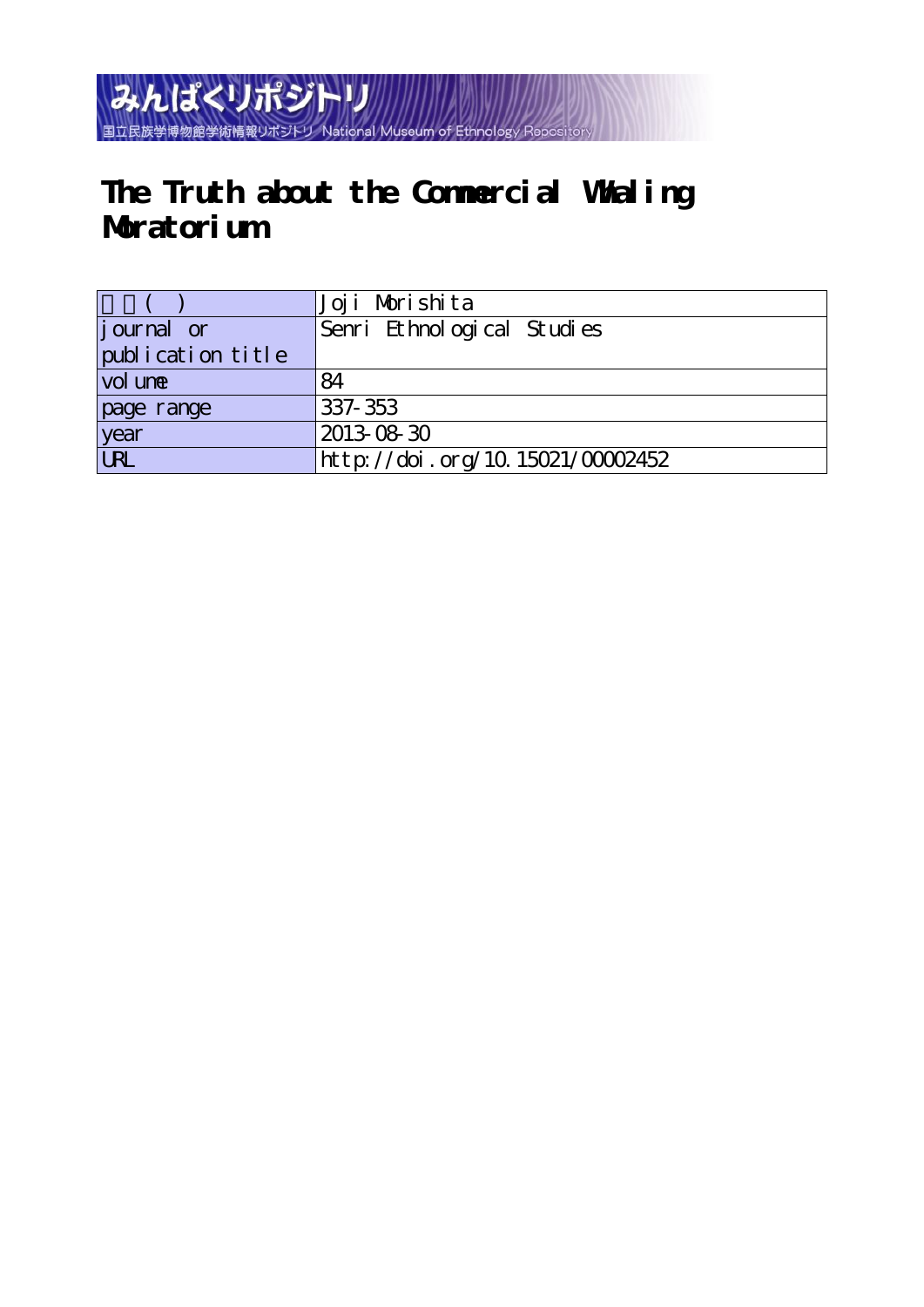# **The Truth about the Commercial Whaling Moratorium**

# **Joji Morishita**

*National Research Institute of Far Seas Fisheries, Japan*

- 1. The Commercial Whaling Moratorium Defines the Whaling Controversy
- 2. Schedule 10(e) of the ICRW
- 3. The Negotiation History of the Commercial Whaling Moratorium
- 4. The Southern Ocean Sanctuary and the Commercial Whaling Moratorium
- 5. Whales Are Not Endangered
- 6. The Moratorium and the Revised Management Procedure (RMP)
- 7. The St. Kitts and Nevis Declaration
- 8. Future of the IWC Project
- 9. Summary: Contradictions in the Commercial Whaling Moratorium

#### **Abstract**

Widely accepted perceptions about the commercial whaling moratorium is that it prohibits all whaling permanently, denies whaling morally and ethically, was introduced because all whales are endangered, and that it prescribes whales as special and to be protected, even if they are abundant. Review of the negotiation history of the moratorium, its legal interpretation, and the science of whales demonstrates that these perceptions are groundless. In fact, the moratorium provision requires the consideration of catch limits based on comprehensive scientific assessment. In other words it is about the management of whales as a living marine resource.

# **1. The Commercial Whaling Moratorium Defines the Whaling Controversy**

The commercial whaling moratorium adopted by the International Whaling Commission (IWC) in 1982 forms the basis for the anti-whaling movement, by defining the structure, shape, and appearance of the whaling controversy. For the anti-whaling movement, the commercial whaling moratorium is a sacred cause, symbol, stereotype, and fortress. It is neither an overstatement nor mischaracterization to say that the commercial whaling moratorium is the starting point and foundation for the discussions at the IWC meeting, the arguments of anti-whaling non-governmental organizations (NGOs), and the anti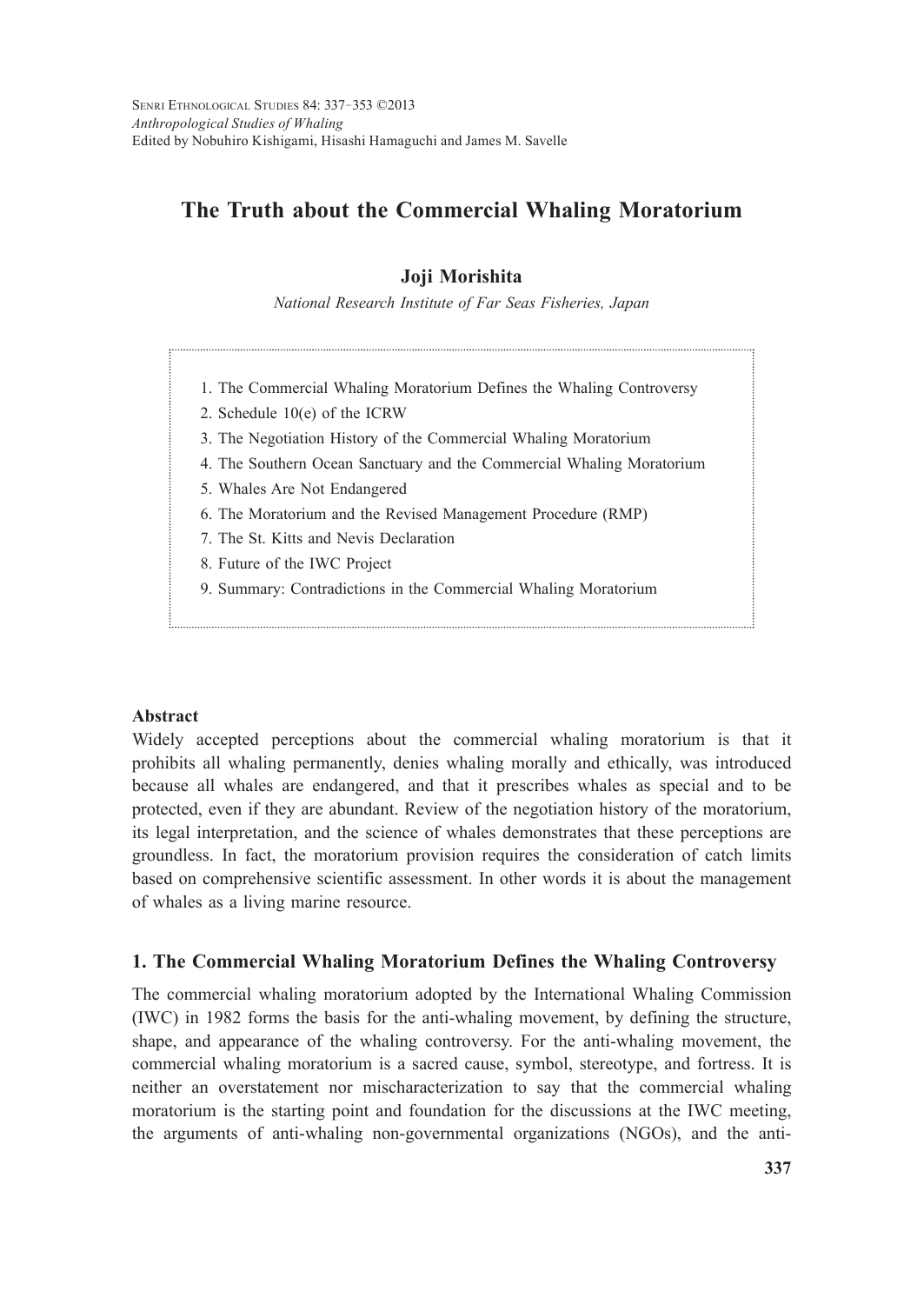whaling media coverage.

 The general and widely accepted perceptions about the commercial whaling moratorium is that it prohibits all whaling permanently, that it denies whaling morally and ethically, that it was introduced because all whales are endangered, and that it prescribes whales as special and even sacred, and to be protected, even if they are abundant. The arguments of anti-whaling NGOs and media assume that these perceptions have been firmly established, and are safeguarded by the commercial whaling moratorium (Morishita 2006). These perceptions are the cause of the strong conflicts at the IWC, and have been blocking various attempts to solve the whaling issues.

 The most recent example of that is the "Future of the IWC" project. The IWC has been dysfunctional and facing collapse because of the strong conflicts between the group that supports sustainable use of whales, including Japan, and the anti-whaling group, lead by Australia, which accepts no whaling other than indigenous whaling. The "Future of the IWC" project was an attempt to solve the situation by requiring concessions from both sides. Three years of extensive discussions yielded a joint proposal that was submitted by the IWC Chair and Vice-Chair prior to the 2010 IWC annual meeting. The proposal was a package containing various items that included organizational and procedural modifications of the IWC, and cooperative and support programs for developing states. However, the core of the proposal was the establishment of a ten-year interim period during which whaling activities would be accepted and managed under the auspices of IWC in exchange for a substantial reduction of catches from existing whaling activities. These included the commercial whaling by Norway, based on its legal objection provided for by Paragraph 3 of Article V of the International Convention for the Regulation of Whaling (ICRW), and the scientific whaling of Japan, based on the special permits for the purpose of scientific research provided for by Article VIII of the ICRW. For the whaling countries, this proposal meant that the IWC would accept whaling, despite the existence of the moratorium, in exchange for their concession of reducing the current catch levels. For the anti-whaling countries, the proposal meant that they would achieve a substantial reduction of the catch of whales in exchange for their acceptance of whaling. In other words, the whaling countries would attain achievements in terms of the principle and philosophy related to whaling issues, while the anti-whaling countries would achieve the reduction of whale catches in substance.

 Australia has held an extreme anti-whaling position, and the mass media in Australia reacted strongly against the proposal from the Chair and Vice-chair. This was demonstrated by a headline in the *Canberra Times* of June 23, 2010, which declared a crisis: "Whale moratorium may end after secret talks among nations."

 Anti-whaling NGOs also imposed strong pressures on anti-whaling governments to prevent agreement on the joint proposal. They argued that the acceptance of the compromise would lift the commercial whaling moratorium so that whales would again face the dangers of whaling. However, the truth was that a substantial reduction of catches would have been achieved. To be exact, the joint proposal would have established a ten-year interim period during which Schedule  $10(e)$  of the ICRW, the commercial whaling moratorium clause, was to be maintained. Legally speaking, the moratorium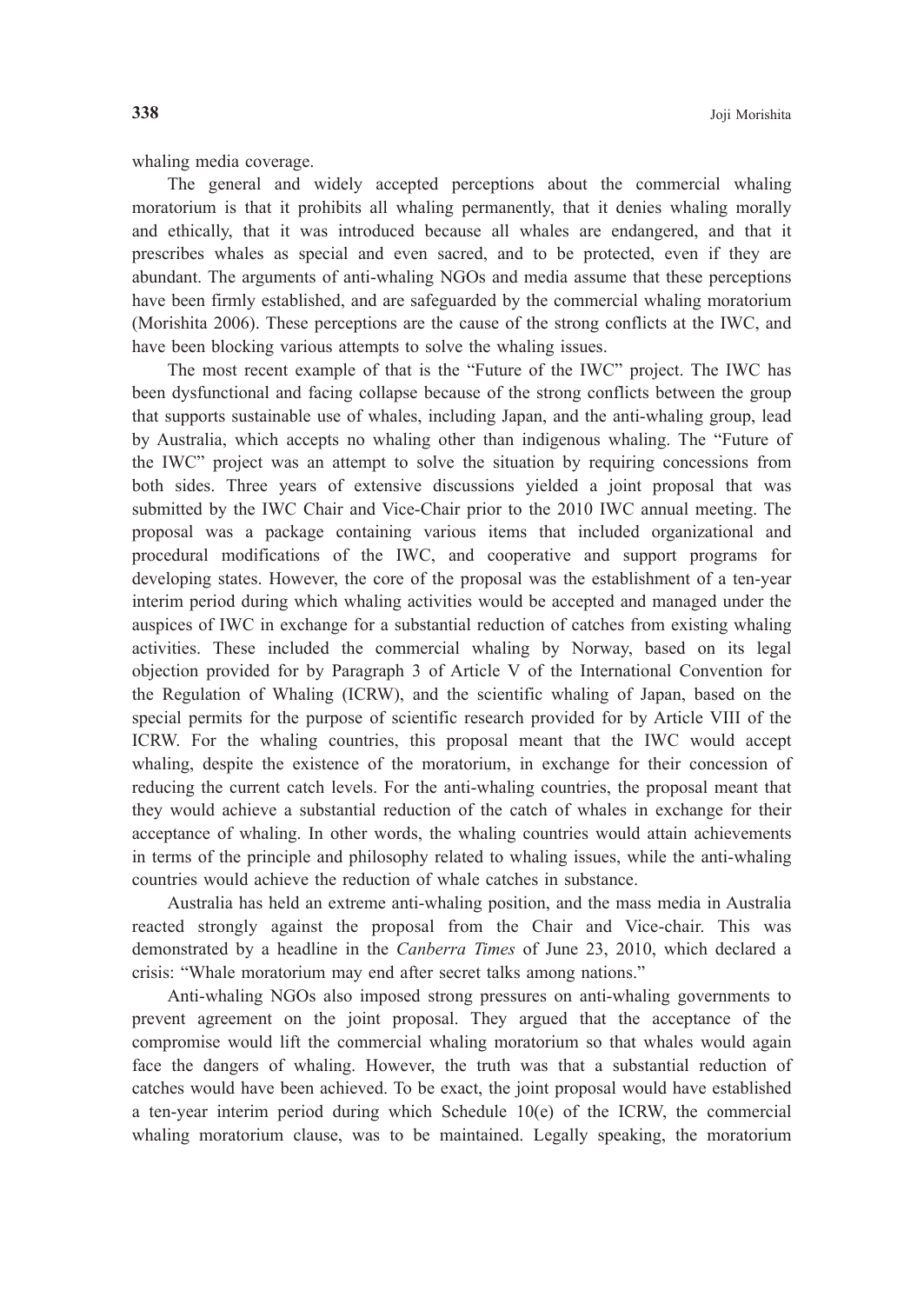would not be "lifted". However, the perception related to the commercial whaling moratorium made any agreement on the "Future of the IWC" proposal very difficult, if not impossible.

 How was the commercial whaling moratorium, the foundation of the anti-whaling positions, conceived and adopted? And what are the specific requirements of Schedule 10(e) that established the moratorium?

 The commercial whaling moratorium is regarded as a permanent prohibition of commercial whaling, not just by the general public and the media in anti-whaling countries, but also in Japan. This perception is widely accepted because many believe that whales are endangered, that commercial whaling is inherently evil, as the past history of over-harvesting shows, and that whales are regarded as special and different from other animals. However, these perceptions have been built on one-sided information and claims. They should be scrutinized at least from a neutral perspective, based on objective records and information.

 This paper is an attempt to reveal the truth about the commercial whaling moratorium by reviewing its negotiation history, legal interpretation, and the science about whales and whaling, among other aspects.

## **2. Schedule 10(e) of the ICRW**

The commercial whaling moratorium was established by adopting Paragraph 10(e) of the Schedule of the ICRW. The Schedule "forms an integral part of" the ICRW (Article I, Paragraph 1) and stipulates "regulations with respect to the conservation and utilization of whale resources" (Article V, Paragraph 1).

Schedule Paragraph 10(e) reads as follows:

10(e) Notwithstanding the other provisions of paragraph 10, catch limits for the killing for commercial purposes of whales from all stocks for the 1986 coastal and the 1985/86 pelagic seasons and thereafter shall be zero. This provision will be kept under review, based upon the best scientific advice, and by 1990 at the latest the Commission will undertake a comprehensive assessment of the effects of this decision on whale stocks and consider modification of this provision and the establishment of other catch limits.

 When this provision is read without prejudice, some important differences and inconsistencies with the general perceptions about the moratorium are noteworthy. First, there is no language in this provision that prohibits commercial whaling permanently. The provision suspends commercial whaling temporarily with a deadline for review. Further, it prescribes a comprehensive scientific assessment of whale stocks, and provides for the possible modification of the moratorium provision and the establishment of catch limits. In 1982, when the provision was adopted by the Commission, as well as at present, anti-whaling countries and anti-whaling NGOs argued for the permanent prohibition of commercial whaling, and they even claim that the permanent prohibition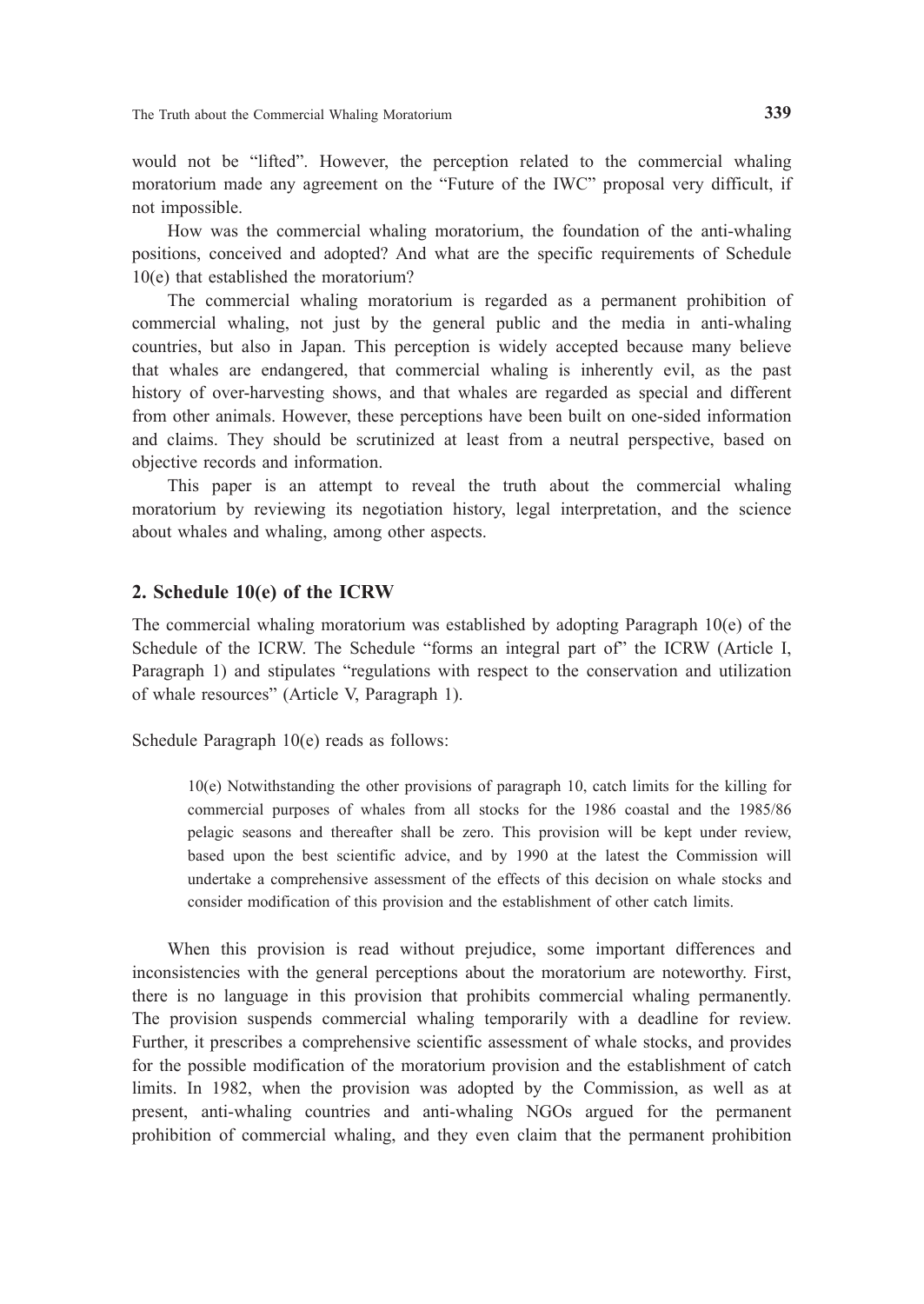had already been established when the moratorium was adopted. However, again, Schedule 10(e) does not prohibit commercial whaling permanently. The latter half of Paragraph 10(e) sets a clear deadline, "*by 1990 at the latest*", instructs the IWC to "*undertake a comprehensive assessment of the effects of this decision on whale stocks* "and to "*consider modification of this provision and the establishment of other catch limits.*" If read without preconceptions, the provision requires a temporary suspension of commercial whaling, the conduct of scientific stock assessments during the period of the suspension, review of the Schedule paragraph  $10(e)$  based on the best scientific advice, and the establishment of catch limits other than zero.

 Clearly, therefore, in its original sense the moratorium was a temporary measure. This is a standard resource management approach that does not separate whaling from other forms of resources use based on special emotions or a particular sense of ethics about whales. It is quite common in other resource management contexts to suspend temporarily a resource use activity when there is insufficient scientific information on the resource, and to initiate research and scientific analysis in order to re-establish conservation and management scheme(s) for the resource. Schedule paragraph  $10(e)$  is neutral on whaling in terms of notions of right or wrong.

 In the IWC discussions any commercial aspect of whaling is denied vehemently, because of the adoption of the commercial whaling moratorium. Whenever a proposal includes some commercial aspect, rejection is the first reaction. Since the adoption of the moratorium, Japan has been proposing an allocation of a small number of minke whales for the traditional coastal whaling communities (Abashiri, Ayukawa, Wada, and Taiji) that suffered extreme social and economic difficulties because of the moratorium. In order to be exempted from the provisions of the moratorium, various measures were incorporated into the proposal to eliminate commercial aspects. However, the proposal has been rejected year after year. The reason given by the opposing IWC member countries was the existence of some commercial aspects in the traditional coastal whaling.

 Although there seems to be a strong aversion to any type of commercial aspect in whaling in the IWC, such a position is illogical and even discriminatory. Some commercial aspects are unavoidable, even for the indigenous (aboriginal) subsistence whaling that is allowed by IWC as an exception to the moratorium. For example, fuel and hunting equipment necessary for the indigenous whaling are purchased through normal commercial transactions. And, although not unavoidable, handmade crafts using the baleen of bowhead whales are sold at high price to tourists in shops in Anchorage, Alaska. The term "commercial whaling" is convenient jargon to differentiate some whaling activities from indigenous whaling. In reality, it is not possible to separate clearly commercial whaling from indigenous whaling based on either the presence or absence of commercial activities. It is absolute sophistry to claim that the Japanese traditional coastal whaling is prohibited because its sale of whale meat is commercial, while the sale of indigenous whaling crafts at a luxury hotel in Alaska is not regarded as commercial, and has been allowed in the IWC so long as the whale is harvested for subsistence use by indigenous people.

It should be noted that there are no words in the provision of the moratorium,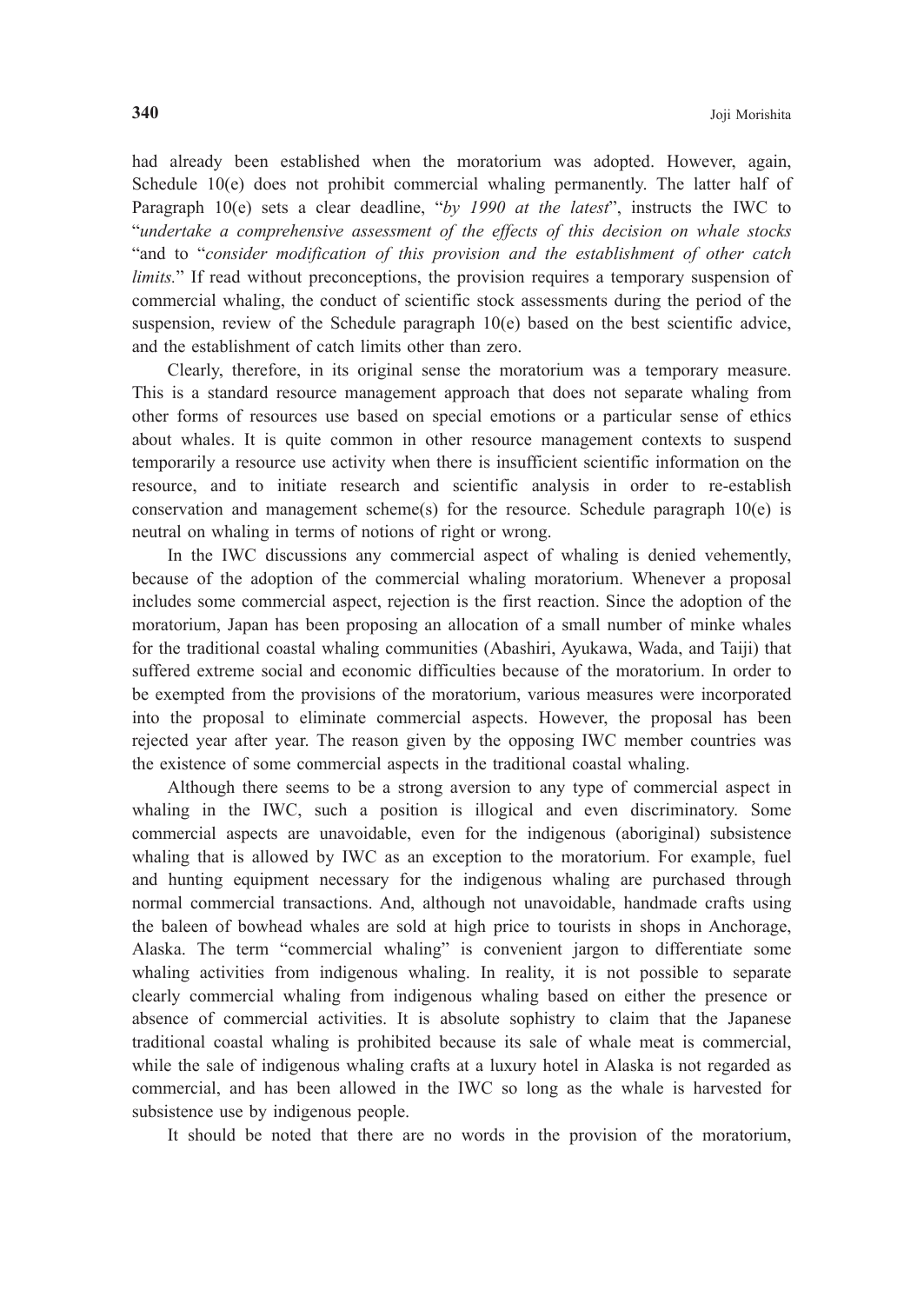Schedule paragraph 10(e), to deny the commerce *per se*. The word "commercial whaling" is used as a category only to differentiate the indigenous from non-indigenous whaling.

 Fundamentally, it is wrong to deny commercial whaling simply because it has commercial elements. It is even bizarre to regard commercial aspects as something to be ashamed of. Many human activities, including the anti-whaling media, are commercial. There is no logical reason why commercial activities in whaling should be denied, while allowing them in other arenas. The issue should not be whether or not whaling is commercial, but rather whether or not it is sustainable.

#### **3. The Negotiation History of the Commercial Whaling Moratorium**

The negotiation history leading to the adoption of the moratorium also shows that the moratorium proposal was discussed as a normal resource conservation and management measure (at least on the surface), and not as a permanent prohibition of whaling and/or denial of whaling based on ethical reasons.

 A commercial whaling moratorium proposal was first discussed in Stockholm in 1972, at the United Nations Conference on the Human Environment.<sup>1)</sup> Eventually, the IWC commercial whaling moratorium was adopted in 1982, after 10 years of discussions. The records of the discussions demonstrate that the moratorium was presented as a routine resource conservation and management measure.

 For instance, the IWC Commissioner for the USA stated at the IWC annual meeting in 1974 that "we are seeking a ten year moratorium based on the continuing decrease in catch per unit effort of fin whales and FAO's recognition of the gross uncertainties in the data and questionable assumptions on which present management schemes are based".2) The USA did not ask for a permanent prohibition of commercial whaling, as far as this statement is concerned. Further, this statement was treating whaling as a resource management issue, nothing different from routine fisheries management. The statement did not include denial of whaling as a legitimate activity, and did not present an ethical perspective on whaling.

 At the 1979 IWC annual meeting, the UK delegation stated that "there should be a moratorium on commercial whaling in order to allow a thorough assessment of whale numbers and of their biology" and that "resumption of whaling should only be considered if evidence of recovery of stocks and improvement in methods of killing justify it." $\mathbf{3}$ ) The UK position was clearly against whaling, but it did not deny resumption of whaling and did not demand a permanent prohibition of it. At the same meeting, Sweden stated that "we strongly favor a moratorium because there are too many gaps in the science but we are prepared to discuss opening of whaling after the moratorium based on scientific results." $4)$ 

 At the 1981 IWC annual meeting, one year before the adoption of the moratorium, the UK stated that "we recognize that other countries have a legitimate commercial interest in whaling and if in the future, it could be shown beyond a reasonable doubt that some exploitation of stocks might be safely resumed and that satisfactory methods of killing were available, the lifting of the ban might be considered." And that "what we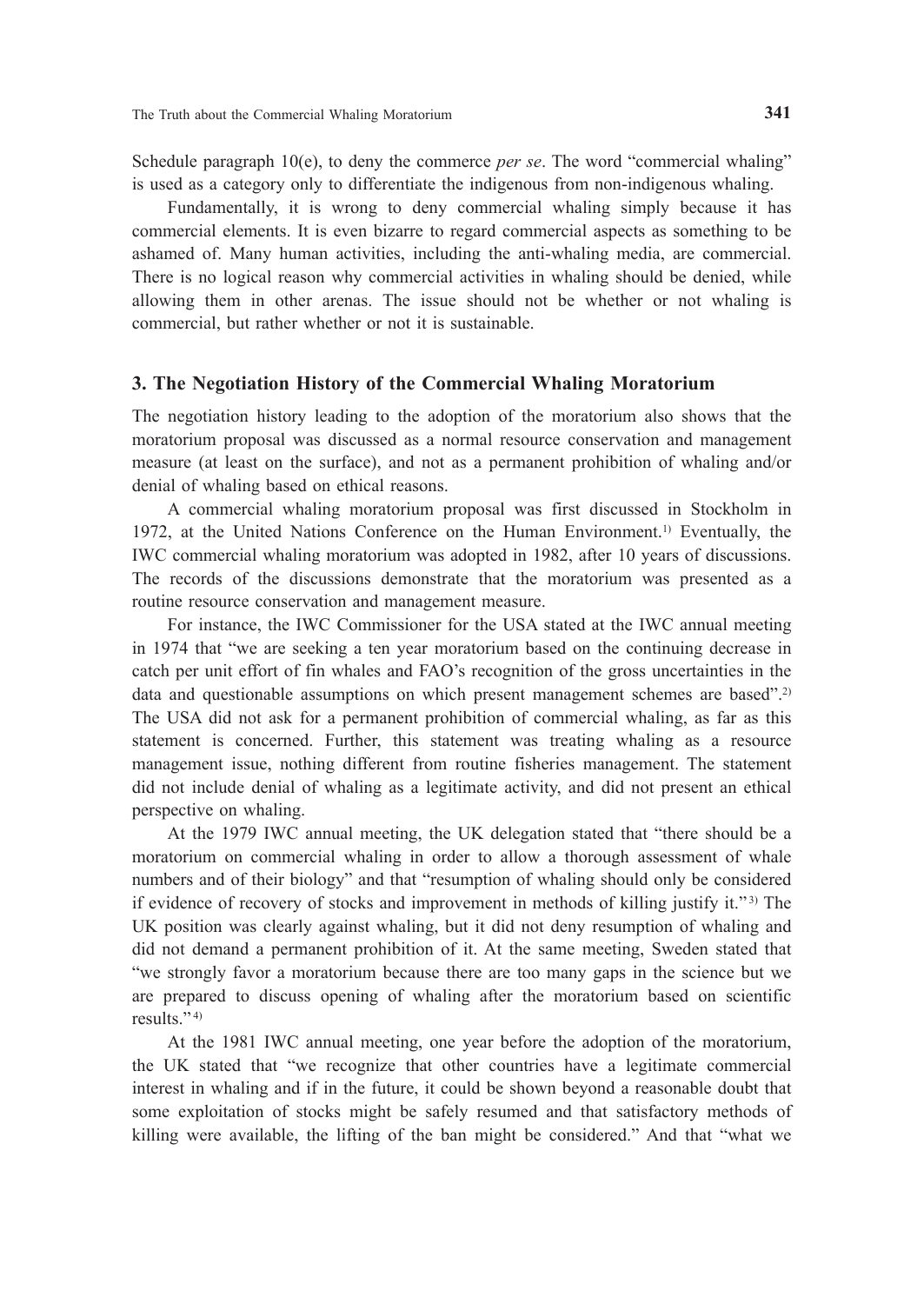had in mind is a moratorium and not a permanent ban." 5)

 Finally, at the 1982 IWC annual meeting, when the commercial whaling moratorium was adopted, some delegations that supported the moratorium made the following statements. Seychelles; "I would repeat and remind you that this is a catch limit proposal not a ban or a moratorium."<sup>6</sup> Spain; "First of all let me advance that I don't consider this as a total ban  $\ldots$  but just a temporary interruption of the activity."<sup>7</sup>) St. Lucia; "It is with deep regret that I note that there has been a misunderstanding on the proposal of the distinguished delegate from the Seychelles. It is not a proposal for a total ban for commercial whaling, but rather a proposal on catch limits."<sup>8)</sup> Those statements clearly indicate that the moratorium proposal was not presented as a permanent prohibition of whaling, and was not a value judgment denying whaling *per se* as something evil. This is also consistent with the literal reading of Schedule paragraph 10(e).

#### **4. The Southern Ocean Sanctuary and the Commercial Whaling Moratorium**

In 1994, twelve years after the adoption of the moratorium, the Southern Ocean Sanctuary (SOS), which prohibits commercial whaling in the Antarctic Ocean, was established. When Schedule paragraph 7(b), which established the SOS, is compared with Schedule 10(e), the moratorium, it clearly shows that the SOS was established without any scientific justification. This is unlike the moratorium, which was intended as a scientifically based measure to consider whale catch limits based on normal resource management procedures.

Schedule 7(b) of the ICRW reads as follows:

• (b)In accordance with Article  $V(1)(c)$  of the Convention, commercial whaling, whether by pelagic operations or from land stations, is prohibited in a region designated as the Southern Ocean Sanctuary.... This prohibition applies irrespective of the conservation status of baleen and toothed whale stocks in this Sanctuary, as may from time to time be determined by the Commission.

 It should be noted that the SOS prohibits commercial whaling "*irrespective of the conservation status of baleen and toothed whale stocks in this Sanctuary."* This means that commercial whaling is prohibited even when whale resources are abundant. This prohibition is based on concepts and a philosophy totally different from and contrary to the provisions of the ICRW, which call for science-based conservation and management of whale resources (Burke 1998). Schedule paragraph 7(b) clearly states prohibition in contrast to the moratorium provision, and Schedule paragraph 10(e) sets forth the logical steps of temporary suspension of whaling activities, accumulation and analysis of scientific data, and consideration of catch quota. That the Commission had adopted the SOS provision in addition to the moratorium implies the moratorium was a resource management measure and not a total prohibition, made in order to respond the scientific uncertainty in the knowledge of whale resources, rather than a permanent prohibition.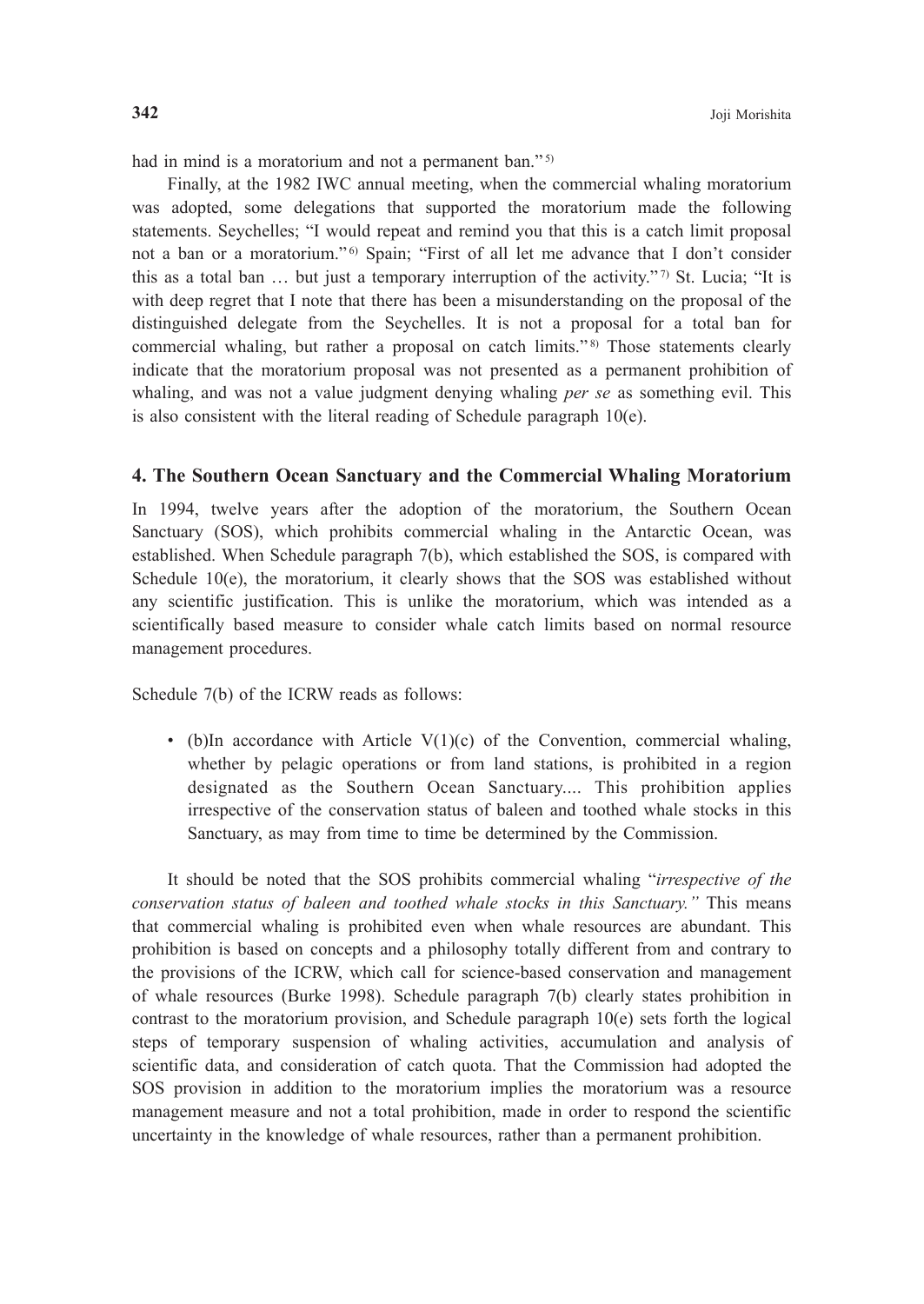The 2004 review of the SOS conducted by the IWC Scientific Committee included the commissioning of a study by external experts who concluded that the SOS cannot be justified as a science based resource management measure.

Quoted below is the abstract of the review report of the external experts.<sup>9)</sup>

This external scientific review of the Southern Ocean Sanctuary (SOS) was commissioned by the IWC Scientific Committee and presented to the IWC Steering Committee on June 27–28, 2004. This review addresses a number of questions related to the effectiveness of the SOS and provides recommendations on how to incorporate MPA concepts into the SOS and other IWC Sanctuaries. Overall, the SOS — and IWC Sanctuaries in general — are not ecologically justified. The SOS is based on vague goals and objectives that are difficult to measure, lacks a rigorous approach to its design and operation, and does not have an effective monitoring framework to determine whether its objectives are being met. The SOS represents a 'shotgun' approach to conservation, whereby a large area is protected with little apparent rationale for boundary selection and management prescriptions within the sanctuary. While a vast array of ecosystem-level and precautionary conservation benefits have been invoked for the establishment of the SOS, in reality this large-scale sanctuary does little more than provide a false sense of security by assuming that protections for whale populations are in place. In fact, the SOS does not protect or mitigate other threats to Southern Ocean whale stocks and the marine ecosystems upon which these populations depend, including: pollution, habitat degradation and loss, introduced species, and global climate change. We thus contend that sanctuary establishment and evaluation should be guided by a series of measurable and tangible goals, aimed at quantifying the status of both the 'protected' species under consideration and the broader marine ecosystem. The SOS could be significantly improved to become an important part of the IWC management approach, and the larger conservation of Southern Ocean marine ecosystems, if the following steps are implemented: (a) development of formally stated goals (e.g. biodiversity protection, fisheries enhancement), (b) establishment of measurable



**Figure 1** Boundaries of the Southern Ocean and Indian Ocean sanctuaries (From the IWC web site)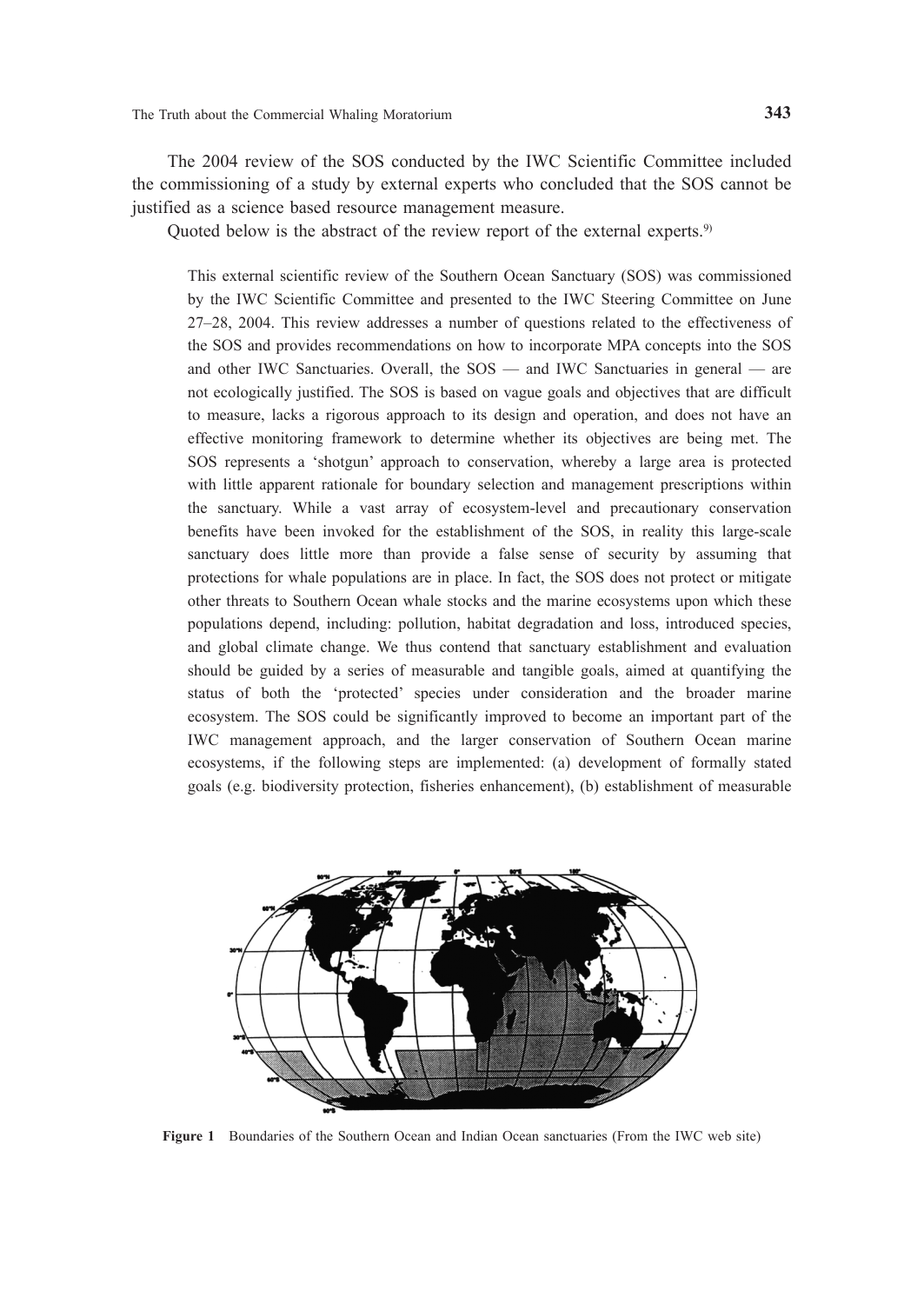objectives with which to assess progress towards attaining these goals, (c) creation of a formal management plan, including the establishment of a monitoring framework, and (d) development of more appropriate review criteria, reflecting the ecological objectives in the management plan.

#### **5. Whales Are Not Endangered**

It is a misperception that whales are endangered, and another misconception that the moratorium was adopted because whales are endangered. It is also clear that the antiwhaling NGOs and media use the existence of the moratorium to reinforce the misperception that whales are endangered.

 What is the view of the IWC on the stock status of whales? The IWC Scientific Committee has been engaged in stock assessments of various species, and, when the views of the scientists converge, the results are placed on the IWC's web site.10) It is reasonable to assume that the views of the Scientific Committee reflect the most reliable information available regarding the science of whales, because the Scientific Committee meets every year with the participation of 150–200 internationally renowned scientists. For instance, the IWC's web site lists the following views regarding the stock status of whales: "In fact only two species of large whales can be considered in danger of extinction, the North Pacific right whale and the North Atlantic right whale ..."; "...in most areas for which there are good data, humpback whales have shown evidence of strong recovery towards their unexploited size with annual increase rates of about 10% being recorded in a number of areas ..."; "[fin whales] in the central North Atlantic and off West Greenland have shown populations there to be in a healthy state."; and "There are several hundred thousand Antarctic minke whales and thus they are clearly not endangered."

 Some species, such as blue whales in the Antarctic Ocean, remain at a low stock level and have not recovered from the past over-harvesting. However, it is totally wrong to claim the moratorium was adopted because all the whales are either endangered or threatened with extinction. As described above, the moratorium was intended as a temporary management measure to conduct comprehensive analysis of the status of whale stocks during the suspension of whaling activities in response to the uncertainties in the scientific data necessary for the management of whale resources.

 The listing of all whale species in the Appendices of the Convention on International Trade in Endangered Species of Wild Fauna and Flora (Washington Convention, CITES) also reinforces the misperception that all whales are endangered. However, the history of the listings and discussions at the CITES meetings indicate that the perception is wrong.

 When many species of whales were listed in the CITES Appendices, the listings were conducted in accordance with the criteria adopted in 1976 at the 1st Conference of the Parties (COP1) of CITES (Resolution Conf.1.1, the Bern Criteria). However, even in those days, the Bern Criteria were regarded as qualitative rather than quantitative and ambiguous, and thus subject to political pressures. The Bern Criteria was reviewed at COP8, and Resolution Conf.8.20 was adopted. Conf.8.20 specifically noted that the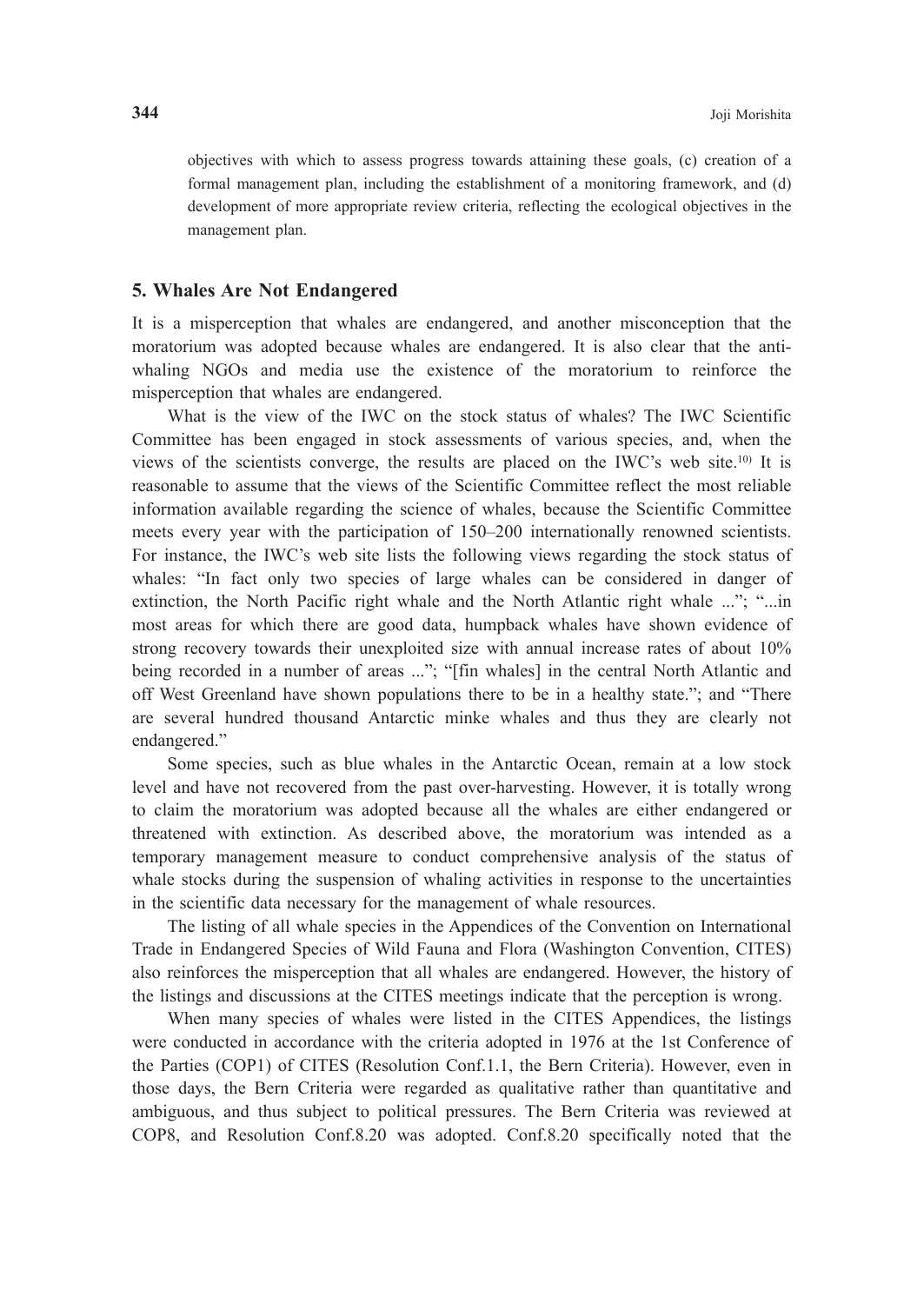listings in the CITES Appendices were not always appropriate, and one reason was "a lack of appropriate criteria to define the term "threatened with extinction" in Article II." COP9 adopted Resolution Conf.9.24, which set forth new criteria for listing, including quantitative guidelines.

 Based on this new criteria for listing species, at COP10 (1997) and COP11 (2000) Japan proposed relocating the Antarctic minke whales from Appendix I (endangered) to Appendix II (threatened with extinction). For the COP10 downlisting proposal, the CITES Secretariat expressed a clear opinion that the Antarctic minke whales do not meet the criteria for an Appendix I listing. Further, for the COP11 downlisting proposal, the CITES Secretariat again provided its interim assessment that "adequate information has been presented to indicate that the stocks of minke whale referred to in the proposal does not meet the biological criteria for Appendix I" (Doc.11.59.3). However, the CITES Secretariat eventually recommended that the downlisting proposal be rejected because IWC was maintaining the commercial whaling moratorium. Because the moratorium did not designate whale species, including the Antarctic minke whale, as either endangered or threatened with extinction, the CITES Secretariat recommendation was based solely on politics.

 At both COP10 and COP11, downlisting proposals by Japan and Norway collected near-majority support, but were short of the two-thirds majority required for adoption.11) These cases demonstrate that listing and delisting of the CITES Appendices do not always follow the CITES's own criteria. In the case of whales, the political considerations of the CITES Contracting Parties reflecting the existence of the IWC moratorium overrode the existence of CITES' own science-based listing criteria, and that the Antarctic minke whale did not meet these criteria.

# **6. The Moratorium and the Revised Management Procedure (RMP)**

The perceptions that the moratorium prohibits commercial whaling permanently, and that the IWC objective is total protection of whales, irrespective of their stock status, are inconsistent with the facts that in 1994, the IWC adopted by consensus a catch quota calculation method and that in reality the IWC Scientific Committee has been engaged in the catch quota calculation process for several species of whales. Obviously, if commercial whaling is prohibited permanently by IWC, it would not be necessary for the Scientific Committee to conduct these calculations.

 The Revised Management Procedure (RMP) is a catch quota calculation method completed by the IWC Scientific Committee in 1992, after long and difficult discussions conducted over about 8 years. The RMP is designed to provide long-term catch quotas while avoiding the risks of whale stock reductions, by taking account of uncertainties in the scientific information. RMP also considers the possibility of a drastic and substantial reduction of whales that might be caused by extreme environmental disasters, as well as the possibility of large errors in reporting past catches used in calculating safe catch quotas. RMP is a very conservative management system that satisfies the precautionary approach required for resource management and environmental protection.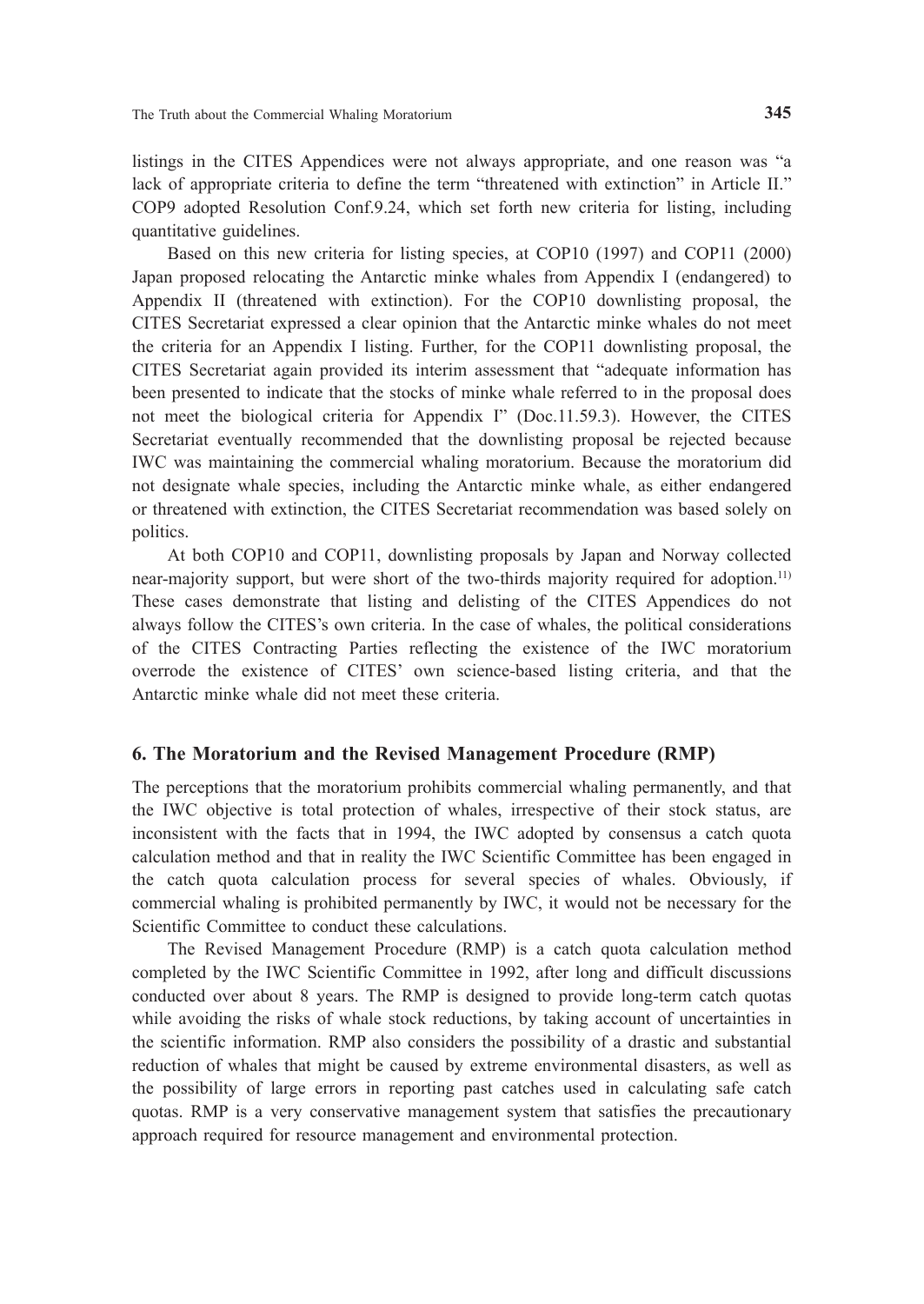Professor Butterworth of the University of Cape Town, a prominent member of the IWC Scientific Committee and a leading expert on fisheries management, stated that almost all fisheries would need to be prohibited if RMP was applied worldwide (Butterworth 1992). However, when this very conservative RMP is applied to abundant whale species, such as minke, some catch quotas would be allowable. Some whale stocks are abundant enough to pass the test of the RMP.

 Because the RMP is a safe whale management system that allows the continuation of whaling, anti-whaling countries opposed its adoption. Even if the RMP is a safe scientific system that brings about progress in the conservation and management of whale stocks, because the adoption of the RMP meant the continuation of whaling, it was extremely difficult for anti-whaling countries to accept it. Simply put, implementation of the RMP is inconsistent with a permanent prohibition of whaling.

 Facing the opposition to the adoption of the RMP, Dr. Hammond, a scientist from the UK and the Chair of the Scientific Committee when RMP was completed, resigned the Chair. His letter of resignation, dated May 26, 1993, was full of anger toward the IWC that ignored the efforts of scientists who diligently developed a scientific system for the consideration of whale catch limits as requested by and in accordance with Schedule paragraph 10(e).

 Hammond's resignation letter, May 26, 1993, circulated as an IWC Circular RG/ VJH/19814 dated June 1, 1993:

#### Dear Ray,

 As you know I have been an active member of the SC since 1981, chairing various WGs and sub-committees and being elected vice chair in 1988. When I was elected Chairman in 1991, the highest priority for the Committee was to complete the RMP. By that time it had long been recognized that the NMP was unworkable so that, although there was a management procedure defined in the Schedule, the Commission effectively had no mechanism in place for the management of commercial whaling; an unacceptable situation for an international organization with such a mandate. It was my job to guide the SC to finalize the RMP as soon as possible.

 In 1992, the SC unanimously recommended the adoption of the draft specification for the RMP, whilst recognizing that work remained to be done on documentation of the computer programs, on specifying minimum standards for data required for the RMP, and on outlining guidelines for conducting surveys and analyzing data from them. In a resolution, the Commission accepted the draft specification, thus recognizing that the RMP should replace the NMP, and highlighted these other aspects which needed agreement before the umbrella RMS could be completed.

 This year, the SC completed its part of that work and unanimously recommended it to the Commission for adoption and endorsement. Although a minority view had been expressed stating that the RMS required further monitoring that that implicit in the RMP itself, the SC even agreed unanimously on other data which should be required under the RMS. The question of whether or not monitoring of the RMP's performance should be a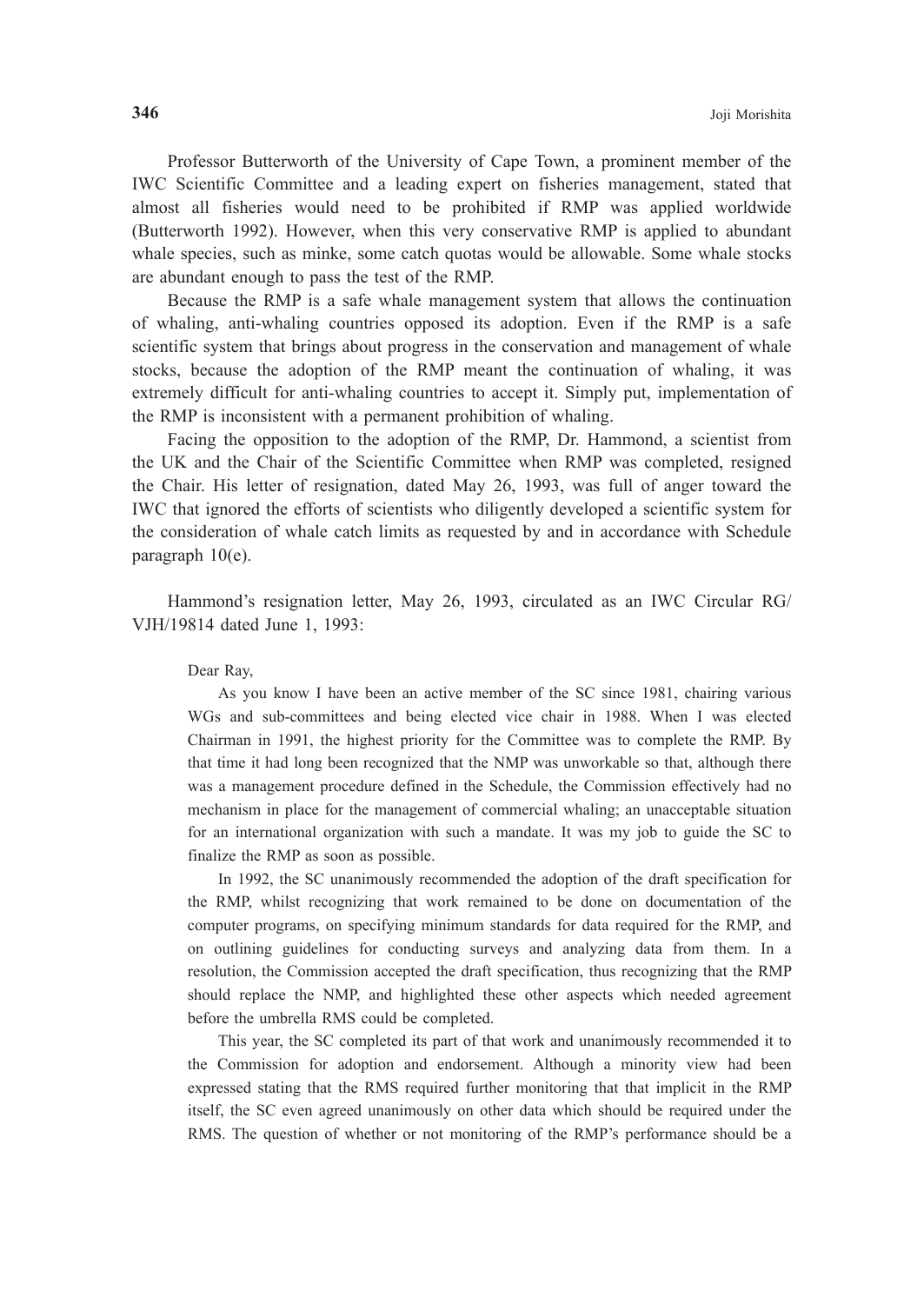minimum requirement of the RMS was, therefore, elevated to a policy decision of the Commission to make; the practical scientific implications had already been dealt with.

 Thus, one of the most interesting and potentially far-reaching chapters in the science of natural resource management came to a conclusion. The Commission could now put in place a mechanism for the safe management of commercial whaling, regardless of whether or not the "moratorium" was lifted.

 The reality was somewhat different. At the Commission meeting, the work of the SC was praised and acknowledged by several delegations to be complete, but it remained unadopted. The future of this unique piece of work, for which the Commission had been waiting for many years, was left in the air. This has left the Commission in the incongruous position of having accepted the draft specification of the RMP but having never accepted nor adopted the final version.

 Of course, the reasons for this were nothing to do with science. Although despite the unanimity of the SC's recommendation, some Commissioners used selective quotations out of context from the Committee's report to justify not adopting the RMP on "scientific" grounds.

 But the matter of substance is, what is the point of having a SC if the unanimous recommendations on a matter of primary importance are treated with such contempt? And in what position does this leave the Chairman?

 I have come to the conclusion that I can no longer justify to myself being the organizer of and spokesman for a Committee whose work is held in such disregard by the body to which it is responsible. Nor can I justify asking other members of the Committee to spend their valuable time working hard during the year and even harder at annual meetings knowing how the results of this work may be treated. And I cannot justify to my employer spending a significant amount of my own time to such an unproductive end.

 The morale of the SC is lower than at any other time in my experience and I think many members will understand my position. I hope that some Commissioners will too.

 I am, of course, prepared to continue as Chairman for a short time until the new Chairman is able to take over and to help, if needed, in the development of the work plan for the coming year.

 I plan to maintain my scientific participation in the work of the Committee and I am willing to continue as Convenor of the Steering Group on management procedures if the new Chairman so desires.

Yours sincerely,

Philip Hammond

 Dr. Hammond's resignation was followed by adoption of the RMP by the IWC, in 1994. However, in adopting the RMP, the IWC set up a new hurdle, the Revised Management Scheme (RMS), to stall the implementation of the RMP. The RMS is a comprehensive system composed of the RMP together with monitoring and enforcement measures. The requirement for the completion of an RMS is logical because even if an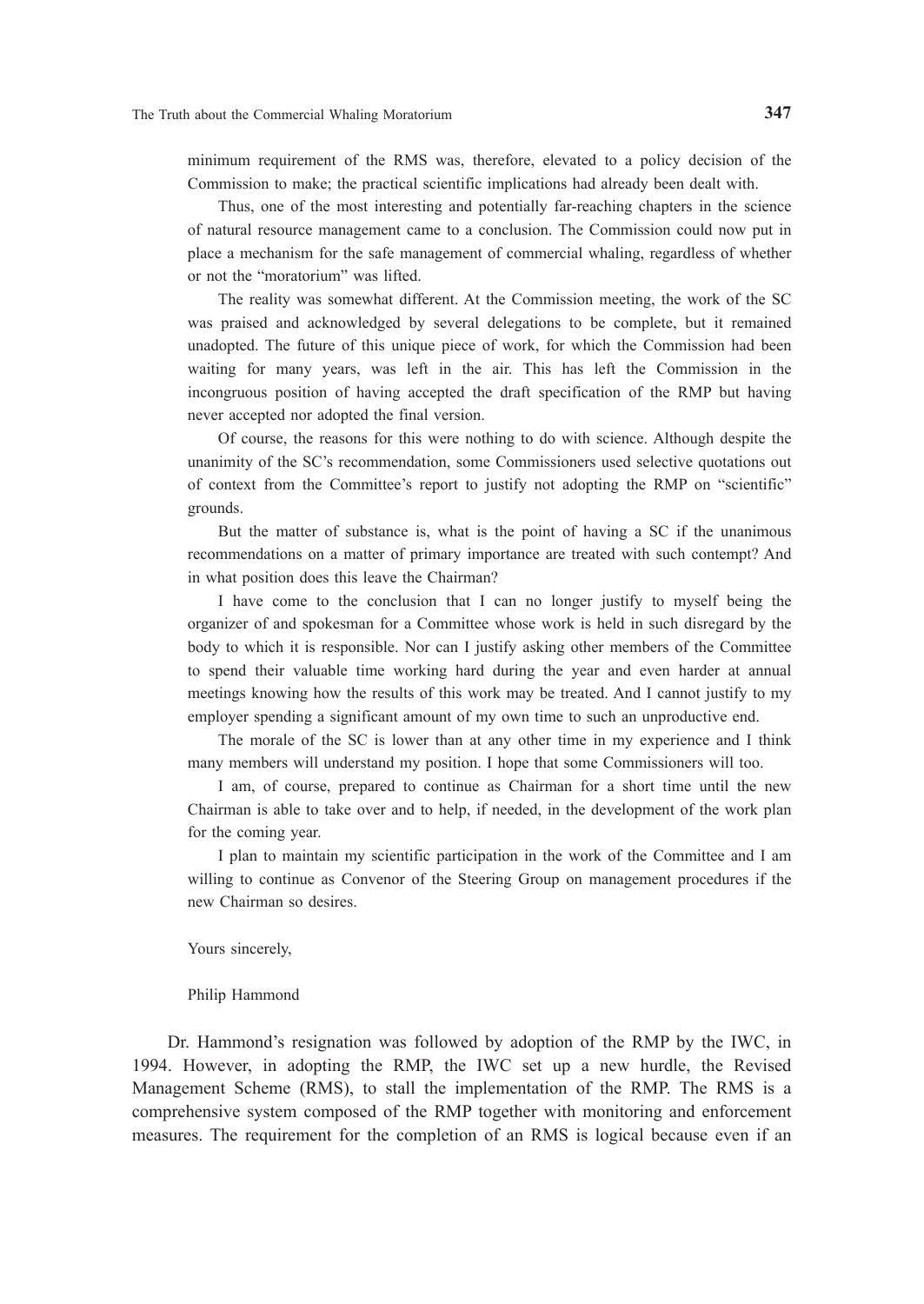RMP can provide sustainable catch limits, the limits might be exceeded without compliance and enforcement. However, the RMS discussions were used to prevent the RMP implementation.

 The IWC had spent more than 10 years and met more than 40 times to discuss the components of an RMS. Although a huge amount of time, energy, and financial resources had been consumed, the 57th IWC annual meeting, held in Ulsan, Republic of Korea, in 2005 practically declared a breakdown of the RMS negotiations. Anti-whaling countries blamed pro-sustainable use countries for the breakdown, claiming that pro-sustainable use countries had opposed placement of international observers aboard whaling vessels, and refused the financial burdens of enforcement. In reality, whenever pro-sustainable use countries accepted a condition, anti-whaling countries proposed another new condition. This can be interpreted as the anti-whaling countries having no intention of accepting whaling. Rather that they had been negotiating in order not to complete an RMS.

 Even now the IWC Scientific Committee is conducting scientific discussions concerning the RMP calculations for several species of whales. However, since catch limits are specified in the Schedule, implementation of the catch limits calculated by the Scientific Committee requires an amendment of the current zero catch limits set by paragraph 10 (e). This requires three-quarters of the votes at the IWC Commission meeting. However, at the IWC meetings neither pro-sustainable use countries nor antiwhaling countries have enough votes to achieve the three-quarter majority. Therefore, the Scientific Committee has been conducting the comprehensive assessments of whale stocks and the RMP implementation for calculating catch limits in accordance with Schedule paragraph 10(e) which had established "the moratorium", while fully recognizing that IWC would not accept the results of their efforts. Such a situation demonstrates the inherent contradictions of the IWC (Morishita and Goodman 2005).

## **7. The St. Kitts and Nevis Declaration**

One reason for the misperception that the commercial whaling moratorium characterizes whaling as ethically evil and permanently prohibits whaling is the adoption of a series of IWC resolutions that criticize whaling activities. However, the meaning and significance of the IWC resolutions need to be scrutinized before accepting them at face value.

Under IWC rules, amendments to the Schedule provisions are legally binding (e.g. the adoption of the commercial whaling moratorium) and require the three-quarter majority vote for adoption. On the other hand, IWC resolutions can be adopted by a simple majority, but they are not legally binding. An IWC resolution is merely an expression of the views of a simple majority of members at a particular time. Further, in past IWC meetings, efforts had almost never been exerted to seek agreement over the contents of resolutions. Anti-whaling countries had often proposed resolutions that could hardly be acceptable for pro-sustainable use countries, and without adequate discussion had forced their adoption by vote. It is therefore quite inappropriate to regard such IWC resolutions as IWC's formal positions. In reality, anti-whaling countries and NGOs have been taking advantage of these resolutions to build misperceptions about the commercial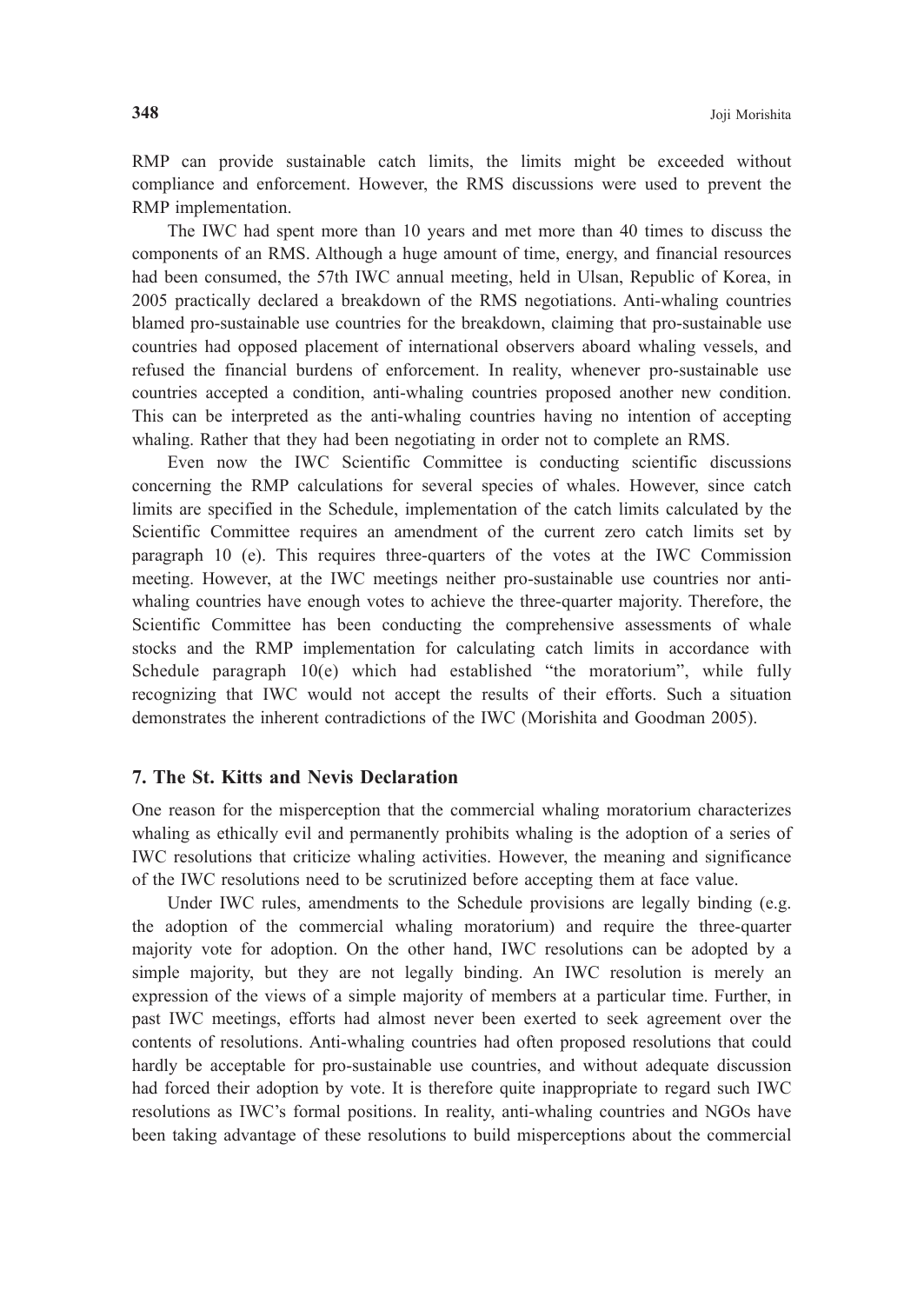whaling moratorium.

 In 2006, however, this IWC routine collapsed. At the 58th annual meeting of IWC (St. Kitts and Nevis), where the numbers of pro-sustainable use countries and anti-whaling countries were so close that either side could win a simple majority, a resolution critical of the moratorium was adopted with only a one vote majority as the "St Kitts and Nevis Declaration".

The St. Kitts and Nevis Declaration states that <sup>12)</sup> "the moratorium which was clearly intended as a temporary measure is no longer necessary" and that "...the position of some members that are opposed to the resumption of commercial whaling on a sustainable basis irrespective of the status of whale stocks is contrary to the object and purpose of the International Convention for the Regulation of Whaling."

 Anti-whaling countries had strongly resisted the Declaration, and some have been taking a position that the declaration is invalid as they don't recognize Iceland, which voted for it, as an IWC member. Iceland had rejoined the IWC in 2002 with a reservation to the commercial whaling moratorium. Legally speaking, anti-whaling countries cannot deny Iceland rejoining the IWC because Article X.2 of the ICRW stipulates that *"Any Government which has not signed this Convention may adhere thereto after it enters into force by a notification in writing to the Government of the United States of America"*. The ICRW requires only a notification to the US Government, the depository of the convention, for any country which wishes to become an IWC member. No approval by the existing members is required.

 The adoption of the St. Kitts and Nevis Declaration highlighted the meaning and nature of an IWC resolution. Anti-whaling countries did not accept the legitimately adopted St. Kitts and Nevis Declaration whereas they treat past anti-whaling resolutions as if they were formal IWC policy. Unless they are adopted by consensus, all IWC resolutions are merely an expression of the views of a simple majority of members at a particular time. A change in the voting balance between the pro- and anti-whaling countries, that could and did happen by a shift in positions of a few countries, can alter messages from the IWC totally in the form of a resolution.

#### **8. Future of the IWC Project**

The adoption of the "St. Kitts and Nevis Declaration" brought about renewed aggression from some anti-whaling countries. On the other hand, an atmosphere of dialog reflecting the balance of voting power at IWC also emerged at the IWC. Many IWC participants shared the recognition that the *status quo* or continuation of the conflicts would threaten the *raison d'être* of the IWC as an effective international organization. This recognition had lead to the birth of the "Future of the IWC Process" (Goodman 2011).

 The objective of the "Future of the IWC Process" was firstly to establish rules for dialog and then seek an agreement on a package acceptable for both pro-sustainable use countries and anti-whaling countries, through concessions from both sides. In short, the objective was a truce. After more than two years of intensive negotiations, which could have been broken off any time, a draft package agreement was submitted jointly by the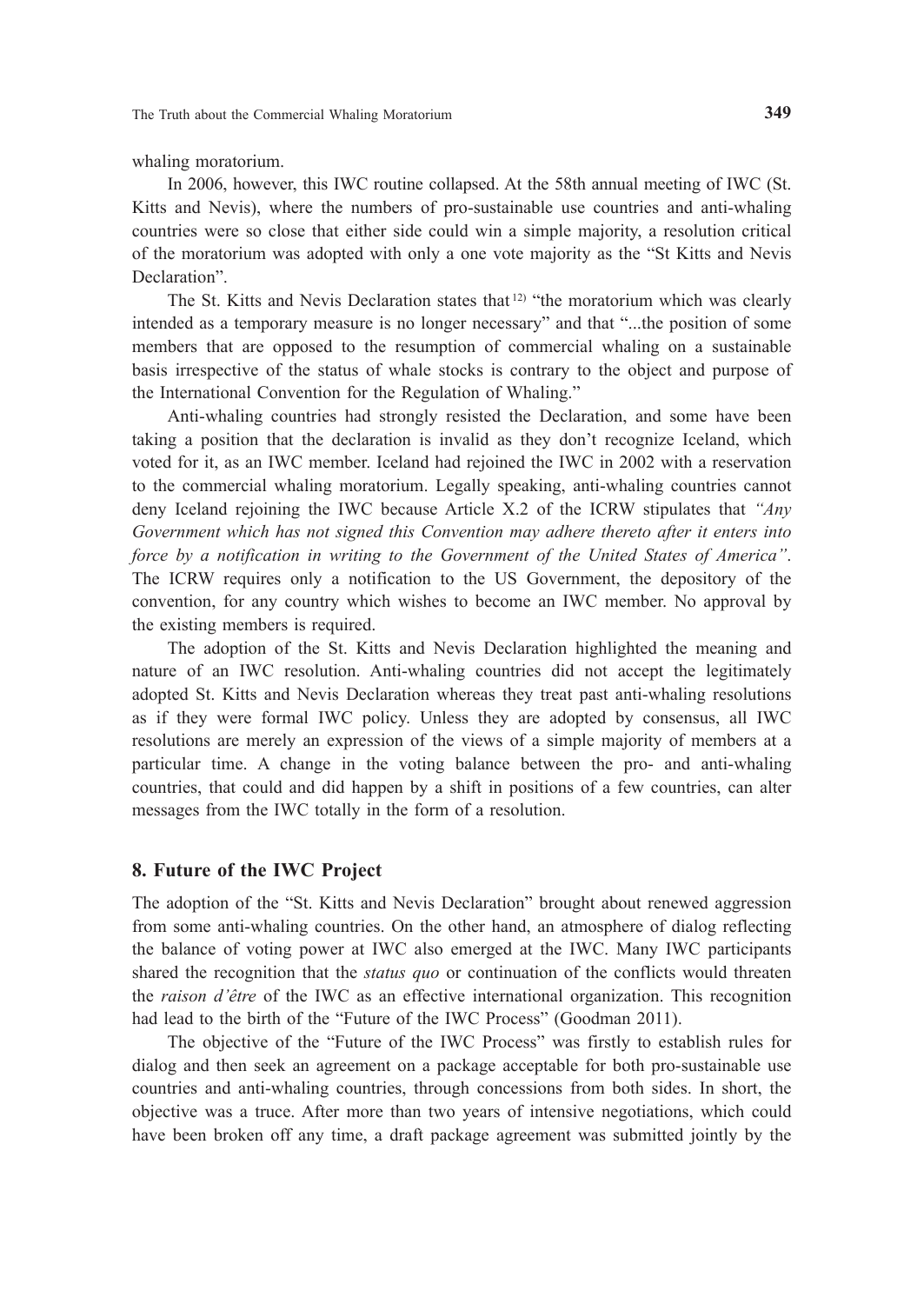Chair and the Vice-Chair to the 62nd annual meeting of IWC, in 2010.13) Although the proposal contained various provisions, the basic idea was that, in exchange for a substantial reduction of the number of whales to be caught by the existing whaling activities, the IWC would accept whaling while keeping the language of the commercial whaling moratorium in Schedule paragraph  $10(e)$ . From the perspective of pro-sustainable use countries, this proposal meant the symbolic achievement of IWC's formal and agreed acceptance of whaling activities in exchange for the concession of reducing the number of whales to be caught by commercial whaling (Norway<sup>14)</sup> and Iceland<sup>15)</sup>) and scientific whaling (Japan, based on Article VIII of ICRW). From the perspective of anti-whaling countries, this proposal meant the substantive merit of reducing the number of whales to be killed by whaling activities conducted legally, even under the moratorium, in exchange for the loss of the appearance that IWC prohibits whaling. It should be noted again that the clause of the moratorium would have remained in the ICRW Schedule under this proposal. In order to alleviate the pain of the concessions for both sides, the proposal was presented as an interim agreement for 10 years.

 This draft package agreement under the "Future of the IWC Process" submitted jointly by the Chair and the Vice-Chair had presented the following alternatives to antiwhaling countries:

- (a) To keep *status quo*. No agreement. The moratorium remains, but no control over the existing whaling and even possibilities of future expanded whaling, or
- (b) To accept the Chair and Vice-chair's proposed compromise. Contrary to the characterization of the proposal by anti-whaling NGOs, portrayal by the press and the public perception, the moratorium remains. All whaling would be under the IWC control and the number of whales to be caught will be substantially reduced. Strong criticism from the public and the press expected.

 If the interest of anti-whaling countries is protection of whales from whaling, they should naturally choose alternative (b), above. However, many of them selected the alternative (a). Why?

 First, the anti-whaling NGOs and media strongly resisted the Chair and Vice-Chair's proposal, and actively promoted the perception that an agreement on the proposal would mean the collapse of the commercial whaling moratorium, resumption of extensive whaling, and return of the past over-harvesting. This perception totally ignores the true contents of the proposal and distorts the facts.

 Second, many of the anti-whaling NGOs want the current IWC conflicts to continue. Maintenance and expansion of the whaling conflicts is essential for them to continue and to strengthen their campaigns. The more the conflicts become aggravated, the more financial contributions and media exposure they receive by strengthening various antiwhaling campaigns. They have strong incentives to continue the whaling conflicts even by misrepresenting the Chair and Vice-Chair's proposal.

 Third, anti-whaling governments have no incentives to try to reach agreement at the IWC because seeking agreement would be against the interests of anti-whaling NGOs,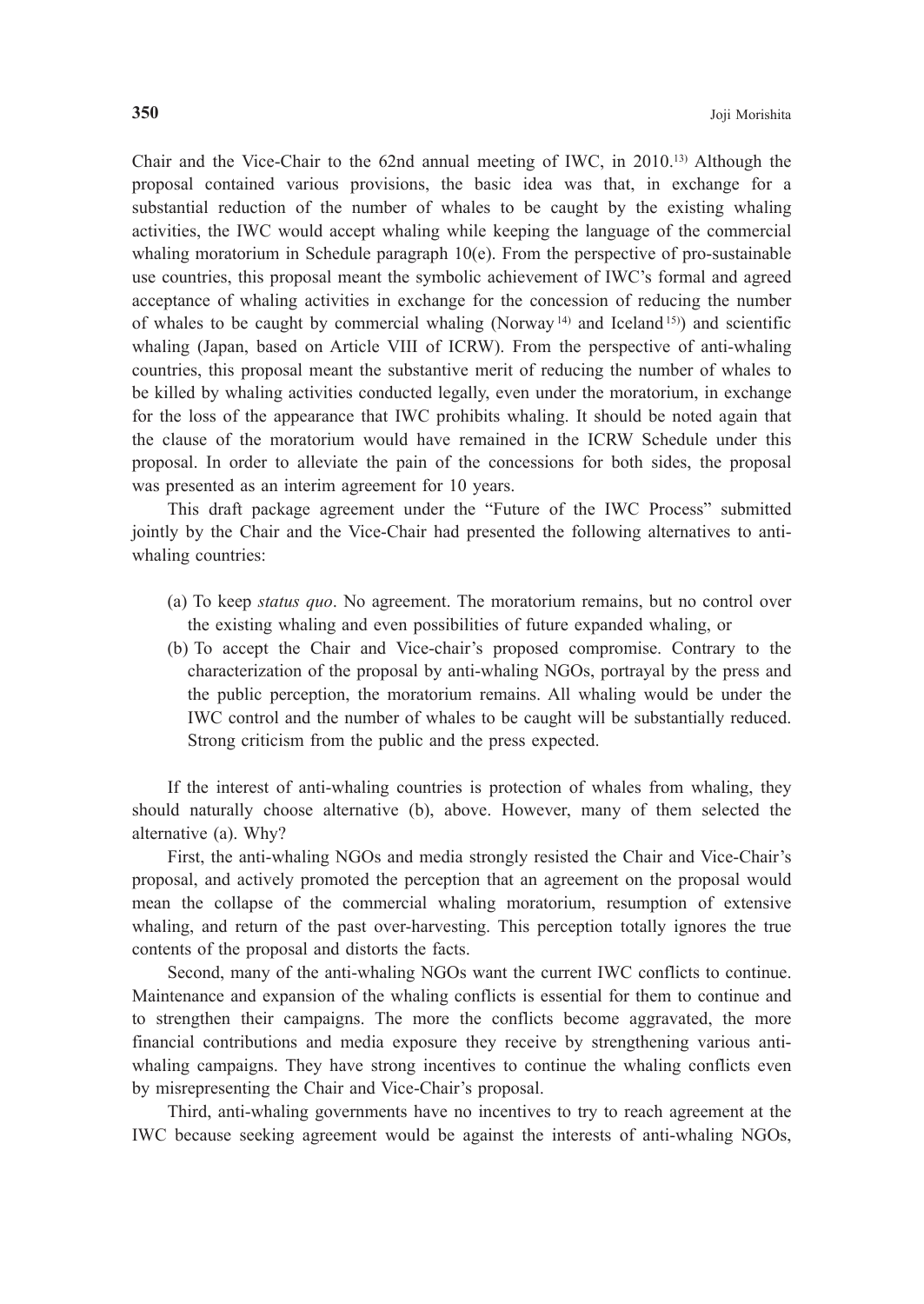the media, and politicians who are sensitive to populist views, and for whom antiwhaling is a no-cost position. Unless the whaling issues become so intense that bilateral diplomatic relations with Japan, Norway, or Iceland are threatened, anti-whaling governments do not see the need to persuade those who are opposed to whaling. Supporting the Chair and vice-Chair's proposal was politically too risky in their domestic environment. In reality, for many countries the priority of the whaling issue is low compared to other international issues. Therefore, the *status quo* is desirable as long as countries can prevent the whaling issue from becoming a serious bilateral diplomatic problem. "Agree to disagree" is the best policy to accommodate domestic political interests without harming diplomatic relations.

 While anti-whaling countries have domestic situations that prevented the acceptance of the "Future of the IWC" compromise, the result of the IWC negotiations could have been different if the true nature and objective of the commercial whaling moratorium had been correctly understood by the general public.

# **9. Summary: Contradictions in the Commercial Whaling Moratorium**

There are conflicting views in the world on whales and whaling. One is that whales are renewable living marine resources, no different from other fishery resources. The other is that whaling should not be allowed, even for an abundant species. This is a simplistic depiction, since the reality is much more complex and variable. However, the whaling controversy is described too often as a dichotomy. It can be suggested also that inclination toward dichotomy had created the gap between the real meaning of the moratorium provision and its perception as promoted by anti-whaling interests.

 The moratorium provision stipulates that all commercial whaling is suspended temporarily because of uncertainties in the scientific information required for the management of whales, that a comprehensive stock assessment is conducted during the suspension, and that "by 1990 at the latest" the establishment of sustainable catch limits based on scientific evidence is considered. This provision is about the management of whales as a living marine resource. Together with the RMP, a catch limit calculation method developed by the IWC Scientific Committee based on the requirement of the moratorium provision, it is even possible to argue that the moratorium provision is a prescription for the resumption of whaling.

 On the other hand, from the anti-whaling perspective, the objective is to achieve a permanent prohibition of whaling through the establishment of the commercial whaling moratorium. For this purpose, they have created the perceptions that commercial whaling is morally wrong or evil, that all whales are threatened with extinction, and the moratorium had prohibited commercial whaling permanently because of these reasons. However, a review of the negotiation history of the adoption of the moratorium in 1982 and literal reading of the provision of Schedule paragraph 10(e) of ICRW demonstrate that these perceptions are groundless, and were created by the biased campaigns of antiwhaling interests.

There are serious contradictions between the true meaning of the commercial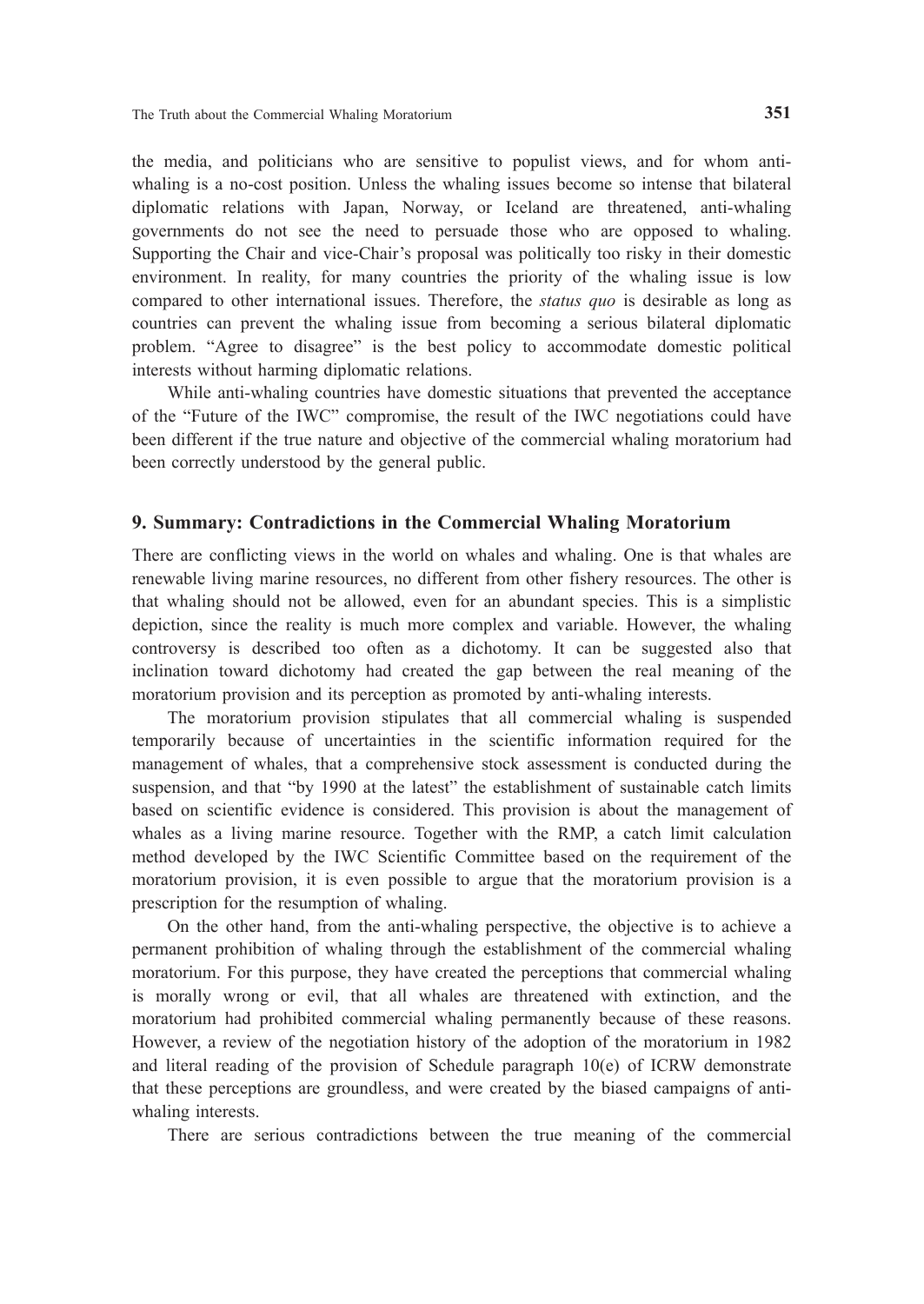whaling moratorium and the widespread perception regarding it. In a sense, the conflicts over the whaling issues stem from these contradictions. Whereas the moratorium provision requires the consideration of catch limits based on the comprehensive scientific stock assessments, anti-whaling interests regard the moratorium as a permanent prohibition of whaling and as the symbol of their movement (Bailey 2008). As a result, the conflicts at the IWC have jeopardized the existence of the IWC as a functional international organization. Notwithstanding this, the "Future of the IWC Project" failed to achieve agreements, and no breakthrough is in sight to resolve the situation.

It is necessary to implement Schedule paragraph  $10(e)$ , the moratorium provision, in accordance with its literal meaning and original intention in order to save IWC as a functional organization. However, this is a very difficult if not impossible challenge, because of the steadfast misperception about the moratorium.

 The Future of the IWC Process was not the first attempt to produce a truce. Since the "Irish Proposal", in 1997, some serious attempts had been made to seek compromises between pro-sustainable use countries and anti-whaling countries. Interestingly, all adopted similar approaches of accepting some whaling as a part of a package agreement, and all failed (Iliff 2010). Only history will tell whether similar efforts for a truce continue, or whether the IWC will eventually collapse, as is feared by many.

 One thing is certain; that the long history of conflicts has made the IWC dysfunctional. As a result what has been sacrificed is the conservation and management of whale stocks, the inherent purpose of the IWC.

#### **Notes**

- 1) United Nations Environment Program (UNEP). 1972. United Nations Conference on the Human Environment. http://www.unep.org/Documents.Multilingual/Default.asp?DocumentID=9 7&ArticleID=1506&l=en, last accessed 28 December 2010.
- 2) Verbatim record of the 1974 Annual Meeting available from the IWC Secretariat, Cambridge, UK.
- 3) Verbatim record of the 1979 Annual Meeting.
- 4) id.
- 5) Verbatim record of the 1981 Annual Meeting.
- 6) Verbatim record of the 1982 Annual Meeting.
- 7) id.
- 8) id.
- 9) Mark A. Zacharias, Leah R. Gerber, and K. David Hyrenbach, Incorporating the science of marine reserves into IWC Sanctuaries: The Southern Ocean Sanctuary, IWC/*SC/56/SOS5*.
- 10) http://www.iwcoffice.org/conservation/estimate.htm, last accessed 18 Nov 2010.
- 11) COP10 Downlisting of the Eastern Pacific stocks of Gray whale: Yes 47 No 61. Downlisting of the Okhotsk Sea West Pacific stock of minke whales: Yes 45 No 65. Downlisting of the Southern Hemisphere stocks of minke whales: Yes 53 No 59. Downlisting of the North-east Atlantic and North Atlantic central stocks of minke whale: Yes 57 No 51.